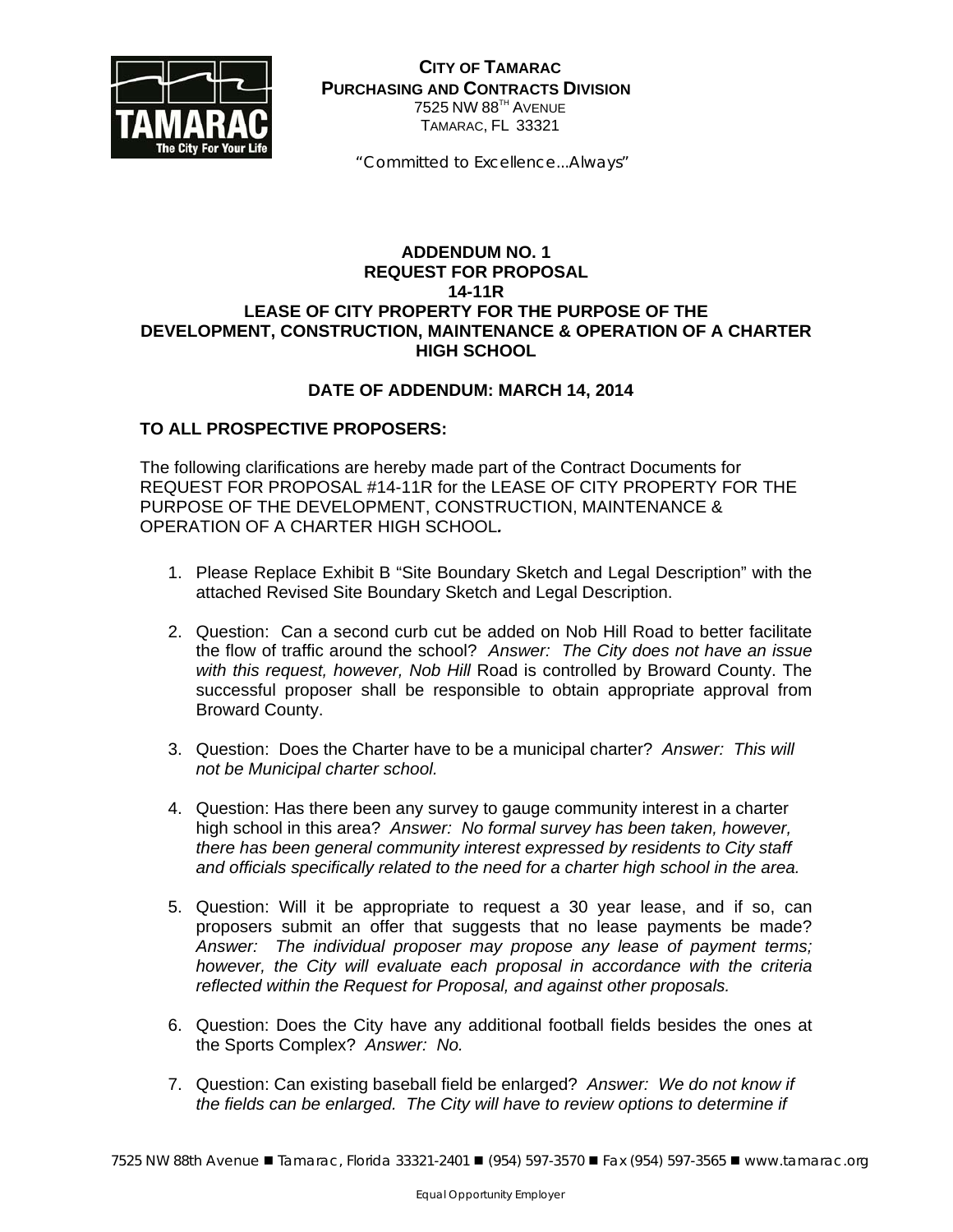*this is feasible. If the City determines that enlargement is feasible, and successful proposer desires that the fields be enlarged, the successful proposer will be required to bear the cost of such improvements.* 

8. Question from City to Proposers: What is the deadline for being able to open the facility in2015? *Answer: All Site Plans would need to be approved by the City by no later than October, 2014 to accommodate a 2015 opening. Otherwise, the opening would have to take place in 2016.* 

All other terms, conditions and specifications remain unchanged for RFP 14-11R. Please acknowledge receipt of this Addendum No. 1, by returning it and/or acknowledging it in your proposal.

Sincerely,

fit / 9/4

Keith K. Glatz, CPPO, FCPM Purchasing & Contracts Manager

COMPANY: \_\_\_\_\_\_\_\_\_\_\_\_\_\_\_\_\_\_\_\_\_\_\_\_\_\_\_ NAME: \_\_\_\_\_\_\_\_\_\_\_\_\_\_\_\_\_\_\_\_\_\_\_\_\_\_

Attachment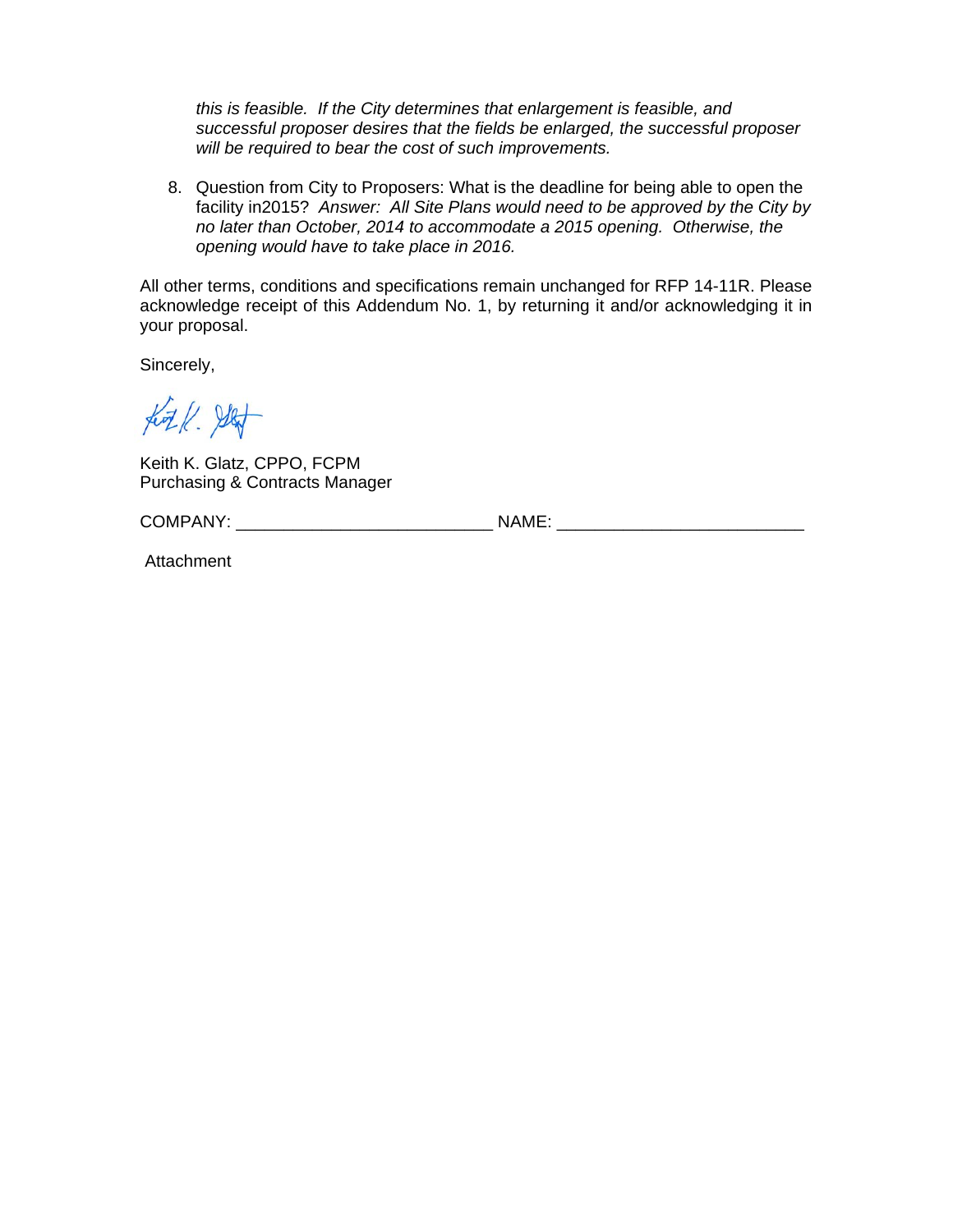**EXHIBIT "B" (Revised: March 14, 2014)** 

 **SITE BOUNDARY SKETCH & LEGAL DESCRIPTION**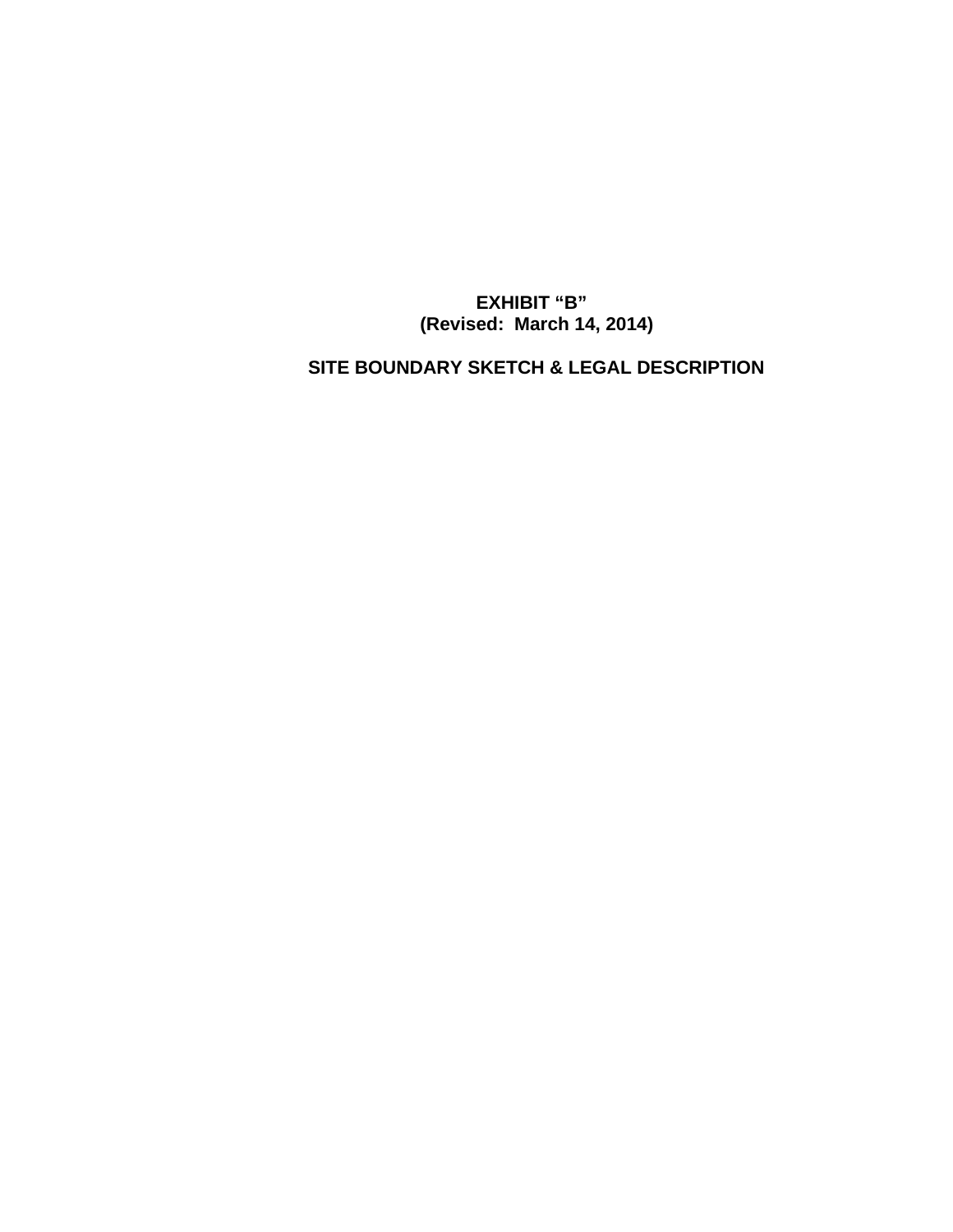# **SKETCH AND DESCRIPTION**

LEGAL DESCRIPTION:

A PARCEL OF LAND LYING WITHIN A PORTION OF SECTIONS 5 AND 6, TOWNSHIP 49 SOUTH, RANGE 41 EAST, BROWARD COUNTY, FLORIDA, BEING MORE PARTICULARLY DESCRIBED AS FOLLOWS:

BEGINNING AT THE MOST NORTHERLY SOUTHWEST CORNER OF PARCEL "R", KINGS POINT REPLAT,<br>ACCORDING TO THE PLAT THEREOF, AS RECORDED IN PLAT BOOK 156, PAGE 3, OF THE PUBLIC RECORDS OF BROWARD COUNTY, FLORIDA; THENCE NORTH 58'02'16" WEST, A DISTANCE OF 12.01<br>FEET; THENCE SOUTH 29'32'09" WEST, A DISTANCE OF 343.27 FEET TO THE POINT OF CURVATURE<br>OF A CIRCULAR CURVE CONCAVE TO THE SOUTHEAST; THEN SAID CIRCULAR CURVE HAVING A RADIUS OF 2,347.00 FEET, A CENTRAL ANGLE OF 06°06'00" AND<br>AN ARC LENGTH OF 249.87 FEET, THE LAST THREE (3) CALLS BEING ALONG THE EAST RIGHT-OF-WAY LINE OF NOB HILL ROAD; THENCE SOUTH 80'22'31" EAST, A DISTANCE OF 189.87 FEET; THENCE SOUTH 82'37'24" EAST, A DISTANCE OF 54.48 FEET; THENCE SOUTH 65'00'49" EAST, A DISTANCE OF 46.63 FEET; THENCE SOUTH 62'59'46" EAST, A DISTANCE OF 50.13 FEET; THENCE<br>NORTH 26'42'47" EAST, A DISTANCE OF 5.05 FEET; THENCE SOUTH 62'58'05" EAST, A DISTANCE<br>OF 36.10 FEET; THENCE NORTH 89'39'18" EAST, A D 09'50'47" EAST, A DISTANCE OF 61.18 FEET; THENCE NORTH 79'31'48" EAST, A DISTANCE OF<br>416.09 FEET TO A POINT ON A BOUNDARY LINE OF THE AFORESAID PARCEL "R"; THENCE NORTH 12'48'21 WEST, A DISTANCE OF 264.62 FEET; THENCE NORTH 60'27'51" WEST, A DISTANCE OF 12'48'21 WEST, A DISTANCE OF 264.62 FEET; THENCE NORTH 60'27'51" WEST, A DISTANCE OF<br>92.73 FEET. THE LAST TWO (2) CALLS BEING ALONG A BOUNDARY LINE OF THE AFORESAID PARCEL<br>"R", THENCE SOUTH 77'13'59" WEST, A DISTANCE OF 24 OF SAID CIRCULAR CURVE HAVING A RADIUS OF 36.40 FEET, A CENTRAL ANGLE OF 57'14'00"<br>AN ARC LENGTH OF 36.36 FEET TO A POINT OF REVERSE CURVATURE OF A CIRCULAR CURVE AND AN ARC LENGTH OF 36.36 FEET TO A POINT OF REVERSE CORVATORE OF A CIRCULAR CORVE<br>CONCAVE TO THE WEST; THENCE NORTHERLY ALONG THE ARC OF SAID CIRCULAR CURVE HAVING A<br>RADIUS OF 60.00 FEET, A CENTRAL ANGLE OF 20'54'52" AND AN CIRCULAR CURVE HAVING A RADIUS OF 50.00 FEET, A CENTRAL ANGLE OF 60'34'49" AND AN ARC<br>LENGTH OF 52.87 FEET; THENCE NORTH 60'25'08" WEST, A DISTANCE OF 18.27 FEET TO THE<br>POINT OF CURVATURE OF A CIRCULAR CURVE CONCAVE TO THE NORTHWESTERLY ALONG THE ARC OF SAID CIRCULAR CURVE HAVING A RADIUS OF 50.00 FEET, A<br>CENTRAL ANGLE OF 14'13'12" AND AN ARC LENGTH OF 12.41 FEET TO A POINT ON A BOUNDARY LINE OF THE AFORESAID PARCEL "R"; THENCE NORTH 60'27'51" WEST ALONG SAID BOUNDARY LINE,<br>A DISTANCE OF 170.20 FEET TO THE POINT OF BEGINNING.

LESS AND EXCEPT THEREFROM:

A PARCEL OF LAND LYING WITHIN A PORTION OF SECTION 6, TOWNSHIP 49 SOUTH, RANGE 41 EAST, BROWARD COUNTY, FLORIDA, BEING MORE PARTICULARLY DESCRIBED AS FOLLOWS:

COMMENCING AT THE MOST NORTHERLY SOUTHWEST CORNER OF PARCEL "R", KINGS POINT REPLAT,<br>ACCORDING TO THE PLAT THEREOF, AS RECORDED IN PLAT BOOK 156, PAGE 3, OF THE PUBLIC RECORDS OF BROWARD COUNTY, FLORIDA; THENCE SOUTH 11'56'32" EAST, A DISTANCE OF 378.10

(CONTINUED)

| <i>SHEET 1 OF 3</i>                                                                                                                            | THIS IS NOT A SKETCH OF SURVEY                                 |                  |                         |      |                                                                                                    |  |  |  |  |
|------------------------------------------------------------------------------------------------------------------------------------------------|----------------------------------------------------------------|------------------|-------------------------|------|----------------------------------------------------------------------------------------------------|--|--|--|--|
|                                                                                                                                                | FB/PG                                                          | <b>CKD</b>       | BY                      | DATE | <b>REVISIONS</b>                                                                                   |  |  |  |  |
|                                                                                                                                                |                                                                |                  |                         |      |                                                                                                    |  |  |  |  |
| <i><b>TAMARAC SPORTS</b></i>                                                                                                                   |                                                                |                  |                         |      |                                                                                                    |  |  |  |  |
| <b>COMPLEX</b>                                                                                                                                 |                                                                |                  |                         |      |                                                                                                    |  |  |  |  |
|                                                                                                                                                |                                                                |                  |                         |      |                                                                                                    |  |  |  |  |
|                                                                                                                                                |                                                                |                  |                         |      |                                                                                                    |  |  |  |  |
| AVID $\&$<br>$13 - 075$                                                                                                                        | JOB NO:                                                        | N/A              | SCALE:<br>FB/PG:<br>N/A |      |                                                                                                    |  |  |  |  |
| ERCHAR,                                                                                                                                        | CAD. FILE:<br>F:\tamarac\Bike Path<br>Phase 3\park description |                  |                         |      |                                                                                                    |  |  |  |  |
| <b>SURVEYORS AND MAPPERS</b>                                                                                                                   | DATE:                                                          |                  | DRAWN BY:               |      | THEODORE J. DAVID FOR THE FIRM                                                                     |  |  |  |  |
| 3/13/14<br>12750 N.W. 40th Street, Bay 1<br>FILE: Coral Springs, Florida 33065<br>park description (954) 340-4025 - email: tdavid@dgsurvey.com | PROJ. FILE:                                                    | <b>RRM</b><br>TD | CKD. BY:                |      | PROFESSIONAL SURVEYOR AND MAPPER<br>FLORIDA REGISTRATION NO. 5821<br>DAVID & GERCHAR, INC. LB#6935 |  |  |  |  |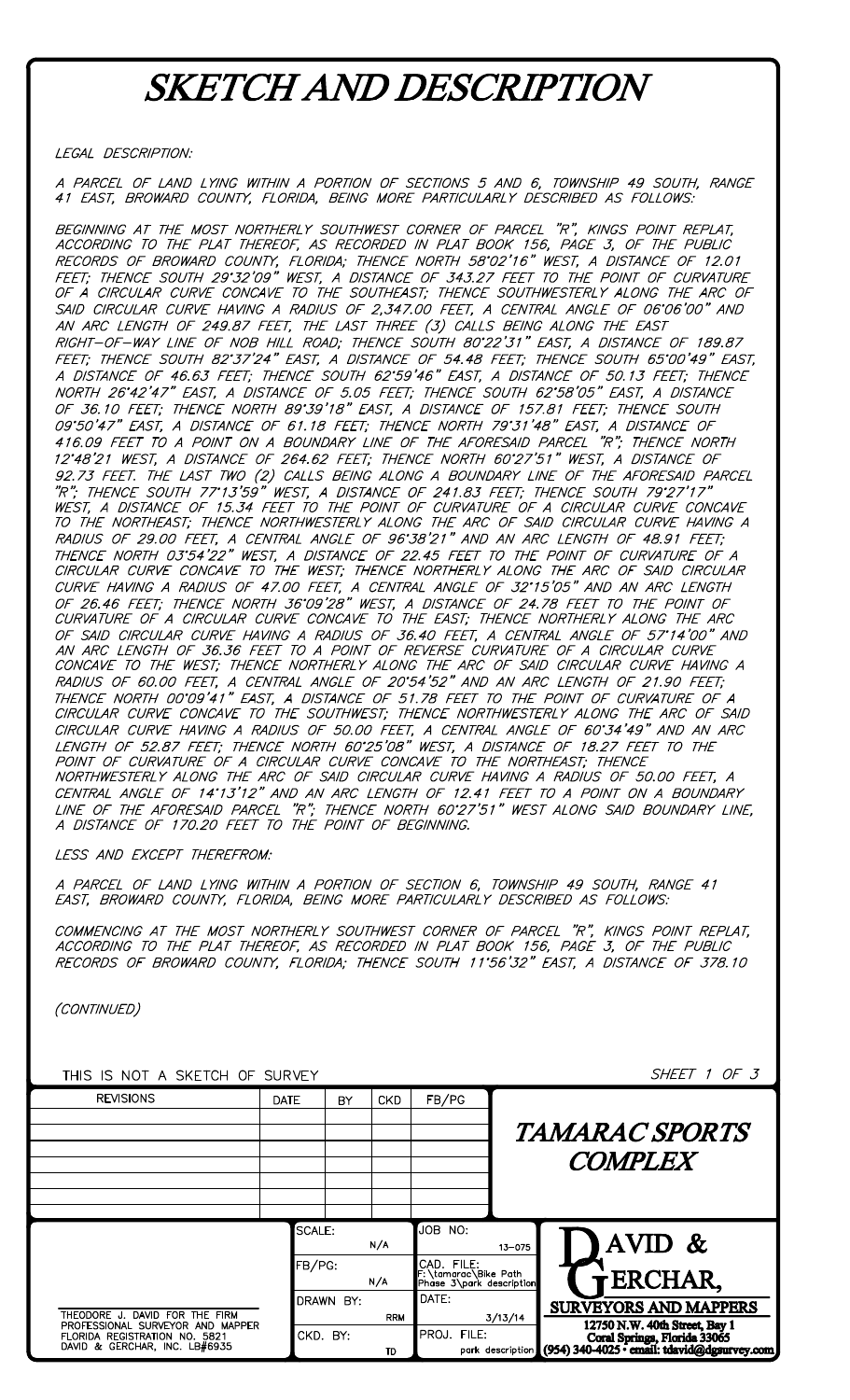## **SKETCH AND DESCRIPTION**

### (CONTINUED)

FEET TO THE POINT OF BEGINNING; THENCE SOUTH 27'10'13" WEST, A DISTANCE OF 17.45 FEET; THENCE NORTH 65'18'07" WEST, A DISTANCE OF 10.79 FEET; THENCE SOUTH 29'09'33" WEST, A DISTANCE OF 97.21 FEET; THENCE SOUTH 60'39'26" EAST, A DISTANCE OF 70.03 FEET; THENCE<br>SOUTH 28'28'11" WEST, A DISTANCE OF 8.94 FEET TO THE POINT OF CURVATURE OF A CIRCULAR<br>CURVE CONCAVE TO THE EAST; THENCE SOUTHERLY ALONG CONVE CONCAVE TO THE EAST, THENCE SOUTHERET ALONG THE AND ON SAID CINCULAN CONVETTING A RADIUS OF 24.00 FEET, A CENTRAL ANGLE OF 72'26'14" AND AN ARC LENGTH OF 30.34<br>FEET TO A POINT OF REVERSE CURVATURE OF A CIRCULAR CURVE FEET, A CENTRAL ANGLE OF 04\*13'00" AND AN ARC LENGTH OF 7.18 FEET TO A POINT OF<br>REVERSE CURVATURE OF A CIRCULAR CURVE CONCAVE TO THE NORTH; THENCE EASTERLY ALONG<br>THE ARC OF SAID CIRCULAR CURVE HAVING A RADIUS OF 95.63 FEET 120'47'09" AND AN ARC LENGTH OF 201.60 FEET; THENCE NORTH 10'15'41" WEST, A DISTANCE OF 30.86 FEET; THENCE NORTH 15°58'09" WEST, A DISTANCE OF 20.58 FEET; THENCE NORTH 27°26'44" WEST, A DISTANCE OF 20.06 FEET; THENCE NORTH 27°26'44" WEST, A DISTANCE OF 20.06 FEET; THENCE OF 31.90 FEET; THENCE OF 31.90 FEET 30'57'04" WEST, A DISTANCE OF 31.40 FEET; THENCE NORTH 60'01'48" WEST, A DISTANCE OF 38.29 FEET; THENCE NORTH 30°55'44" EAST, A DISTANCE OF 17.62 FEET; THENCE NORTH 59'48'44" WEST, A DISTANCE OF 23.89 FEET TO THE POINT OF BEGINNING.

SAID LANDS SITUATE LYING AND BEING IN THE CITY OF TAMARAC, BROWARD COUNTY, FLORIDA. CONTAINING 300,498 SQUARE FEET (6.90 ACRES) MORE OR LESS.

#### NOTES:

- Bearings shown hereon are based on the West line of Parcel "R" with an assumed bearing  $1)$ of S 29'32'09" W.
- This Sketch and Description is not valid without the signature and original raised seal of a  $2)$ Florida Licensed Surveyor and Mapper.
- The undersigned and David & Gerchar, Inc., make no representations or guarantees as to  $3)$ the information reflected hereon pertaining to easements, rights-of-way, setback lines, agreements and other matters, and further, this instrument is not intended to reflect or set forth all such matters. Such information should be obtained and confirmed by others through appropriate title verification. Lands shown hereon were not abstracted for rights-of-way and/or easements of record.

 $4)$ This Sketch and Description consists of three (3) sheets and is not complete without all sheets.

SHEET 2 OF 3

### THIS IS NOT A SKETCH OF SURVEY

|                                         |                         |                                                                              |                                                                                                                                     |           |  | <u>UILLIZU U</u> |
|-----------------------------------------|-------------------------|------------------------------------------------------------------------------|-------------------------------------------------------------------------------------------------------------------------------------|-----------|--|------------------|
| <b>REVISIONS</b>                        | <b>DATE</b>             | BY                                                                           | <b>CKD</b>                                                                                                                          | FB/PG     |  |                  |
|                                         |                         |                                                                              |                                                                                                                                     |           |  |                  |
|                                         |                         |                                                                              |                                                                                                                                     |           |  |                  |
|                                         |                         |                                                                              |                                                                                                                                     |           |  |                  |
|                                         |                         |                                                                              |                                                                                                                                     |           |  |                  |
|                                         |                         |                                                                              |                                                                                                                                     |           |  |                  |
|                                         |                         |                                                                              |                                                                                                                                     |           |  |                  |
|                                         |                         |                                                                              |                                                                                                                                     |           |  |                  |
|                                         | SCALE:                  | JOB NO:                                                                      |                                                                                                                                     | AVID $\&$ |  |                  |
| <b>TAMARAC SPORTS</b><br><b>COMPLEX</b> | N/A<br>FB/PG:<br>N/A    | $13 - 075$<br>CAD. FILE:<br>F:\tamarac\Bike Path<br>Phase 3\park description |                                                                                                                                     |           |  |                  |
|                                         | DRAWN BY:<br><b>RRM</b> | DATE:                                                                        | ERCHAR, INC.<br><b>SURVEYORS AND MAPPERS</b>                                                                                        |           |  |                  |
|                                         | CKD. BY:                | 3/13/14<br>PROJ. FILE:                                                       | 12750 N.W. 40th Street, Bay 1<br>FILE: Coral Springs, Florida 33065<br>park description (954) 340-4025 · email: tdavid@desurvey.com |           |  |                  |
|                                         | TD.                     |                                                                              |                                                                                                                                     |           |  |                  |